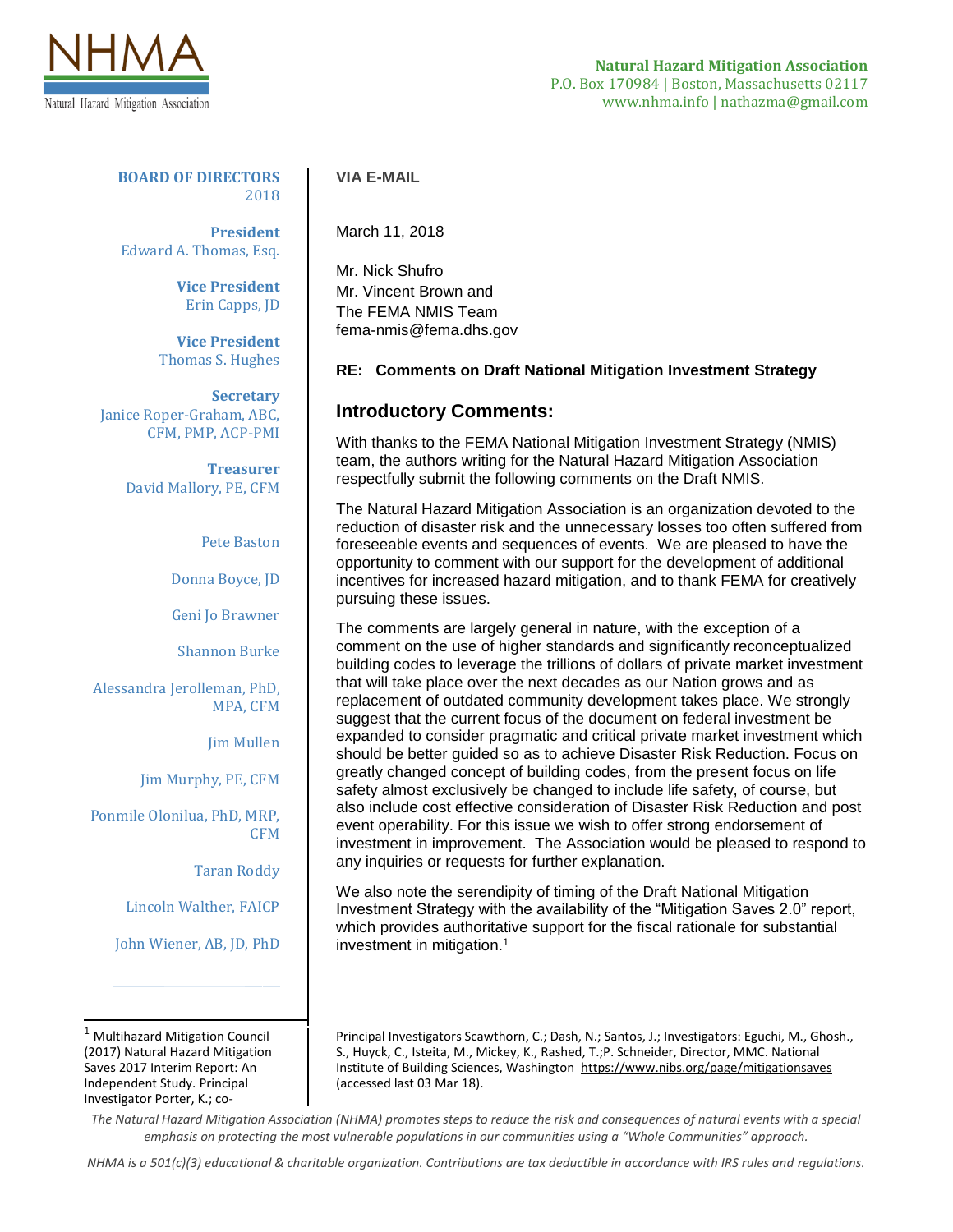

 $\overline{\phantom{a}}$ 

The over-arching goal of more coordinated investment in mitigation is of national importance, as illustrated so unfortunately in 2017 by record-breaking losses and rapid sequences of weather extremes and suffering from those events. The need for increased investment certainly includes the need for effective investment. We note also that awareness of the scope of needs for mitigation, as economically rational and humane, is coupled with the need for reinvigoration of basic infrastructure<sup>2</sup> and improved service efficiency. Despite some measures of economic prosperity, we can ill afford poor investment, and we can ill afford abrupt withdrawal of major federal programs, or abrupt changes in insurability and risk reduction. <sup>3</sup>

## **With thanks for the explanatory cover note, we submit particular comments on the Draft NMIS.**

**P 1: Principle 1:** Unfortunately, success in catalysis of private and non-profit sector mitigation investments and innovations may be adversely affected by changes in the tax structure which included an indirect form of disaster relief through the casualty loss deduction provision. Recently, this has been narrowed in the case of disasters to those which are Presidentially designated disasters (Delgadillo 2018)<sup>4</sup> . The vast majority of loss incidents are lesser in scale, dollars and victims, and less consistently documented, but these events may provide an undersupported market for innovations and investment. The recent change unfairly penalizes injured persons and businesses in smaller events. In all cases of hazard losses, there could be a powerful **incentive for mitigation if direct losses were casualty losses and mitigation were privileged**. If mitigation investments (e.g. uninsured costs of elevation or earthquake resistance retrofits, etc.) could be deducted over some period of time (perhaps ten years) to provide effective reduction in cost with relatively short pay-out, easier financing of private mitigation might stimulate significant investments. Further, such a policy **might enable use of mortgage-associated financing, such as home equity loans and re-finance, as forms of innovation** in residential finance and finance for commercial property. Standards for qualification would likely involve an inspection, but inspections are already common for building permitted activity.

**P 1 Outcome 1, lines 32 and 33:** These important goals of common vocabulary and common metrics might best be pursued with a series of **invitational workshops** to examine vocabulary and metrics as they are evolving in different fields, including but not limited to: (a) engineering; perhaps in collaboration with the ASCE and the National Institute of Building Sciences, and perhaps starting with the recent report on cost-benefit of mitigation, and see Kurth et al. 2018<sup>5</sup>; (b) floodplain and wetland management; perhaps in collaboration with the Association of State Floodplain Managers, Association of State Wetland Managers, and the relevant FEMA advisory groups including the Technical Mapping Advisory Council; (c) a group of state hazard mitigation officers and some city mitigation officials; (d) a group focused on climate adaptation at state and city levels, and the leading NGOs and philanthropies; and (e) a group of academic researchers, perhaps in collaboration with the National Academies and the Hazards and Disaster Research Centers (e.g. University of Colorado, University of Delaware, Texas A & M, etc.). **The disaster centers might be able to host such discussions at low cost**.

<sup>2</sup> See American Society of Civil Engineers, 2017, 2017 ASCE Infrastructure Report Card. [https://www.infrastructurereportcard.org.](https://www.infrastructurereportcard.org/)

<sup>3</sup> Reforming Federal support for Risky Business, Authors: David Conrad and Edward A. Thomas Esq., in *15 Ways to Rethink the Federal Budget*, Edited by Greenstone, Harris, Li, Looney and Pastashnik, Brookings Institute Hamilton Project, 2013. Located at: [http://www.brookings.edu/research/papers/2013/02/reform-federal-support-risky-development](http://www.linkedin.com/redirect?url=http%3A%2F%2Fwww%2Ebrookings%2Eedu%2Fresearch%2Fpapers%2F2013%2F02%2Freform-federal-support-risky-development&urlhash=2LPL&_t=tracking_disc) and A Three-legged Stool on Two Legs: Federal Law Related to Local Climate Resilience Planning and Zoning, by Sarah J. Adams-Schoen and Edward A. Thomas, peer reviewed article in American Bar association publication *The Urban Lawyer*, 47 URB. LAW. 3 (2015). Located at[: http://nhma.info/wp](http://secure-web.cisco.com/1peTKiRnuUkrdqI6csq43NswBLCiOvZ1VdAV5seYQUkJJhhyj039c39cvci8CBO4ydLhAAYfzcQT3r3y_m8dGKReGaXnDDGAS5fHQgYf4-JLZ53XLE6yLVxdoKMCYUGSAzMK1aiNgfmPr6c0mkipTKvfws4tYX7DPJOOOY4FTeQOlpXIL-poHWX4DLWO_dRHV86ZcHIe3aezcEXF1AEQkGsXRkkd_qzBfzsh93EA0SlvX1R2Y6CrRkB-tjuk6GPcYx1NX7060OoQnbkS_7yyalARPzXsZ-kYts5pEwY62PAyXM8k6_fuLSwp2M9ER0jtnAflCzV4qzdXIf7T0T4Wi3c3b0oCwZKmwVTzr3aFjGF7ToPMSvF6DxW0uu9hpyreMUNt3odV3RcAFt8U6CpIZO0hUYakpELDqhBONBUtkkht55h_iKuMHW6FRj9me2g87OHy4e8o6-75Tzvlh1SFYOQ/http%3A%2F%2Fnhma.info%2Fwp-content%2Fuploads%2F2016%2F02%2FUL-47-3_08Adams-Schoen-Thomas.pdf)[content/uploads/2016/02/UL-47-3\\_08Adams-Schoen-Thomas.pdf](http://secure-web.cisco.com/1peTKiRnuUkrdqI6csq43NswBLCiOvZ1VdAV5seYQUkJJhhyj039c39cvci8CBO4ydLhAAYfzcQT3r3y_m8dGKReGaXnDDGAS5fHQgYf4-JLZ53XLE6yLVxdoKMCYUGSAzMK1aiNgfmPr6c0mkipTKvfws4tYX7DPJOOOY4FTeQOlpXIL-poHWX4DLWO_dRHV86ZcHIe3aezcEXF1AEQkGsXRkkd_qzBfzsh93EA0SlvX1R2Y6CrRkB-tjuk6GPcYx1NX7060OoQnbkS_7yyalARPzXsZ-kYts5pEwY62PAyXM8k6_fuLSwp2M9ER0jtnAflCzV4qzdXIf7T0T4Wi3c3b0oCwZKmwVTzr3aFjGF7ToPMSvF6DxW0uu9hpyreMUNt3odV3RcAFt8U6CpIZO0hUYakpELDqhBONBUtkkht55h_iKuMHW6FRj9me2g87OHy4e8o6-75Tzvlh1SFYOQ/http%3A%2F%2Fnhma.info%2Fwp-content%2Fuploads%2F2016%2F02%2FUL-47-3_08Adams-Schoen-Thomas.pdf) and Natural Hazard Disaster Risk Reduction as an Element of Resilience: Considerations about Insurance and Litigation by Edward A. Thomas, Esq. (2016) In Linkov, I., & Florin, M.-V. (Eds.), *IRGC Resource Guide on Resilience*. Available at: [https://www.irgc.org/risk-governance/resilience/](https://secure-web.cisco.com/18QbI2KNZsvITdwCU5WAY-XmlABIak_HJPNSAgTX4Y-HNhWVV_3knJfRd9msWTpT1X-fn3gI_tQVXrjzgKm2fN6id6SKEDlS6tTvaaKIAQQ7Bv_h7C1JvTpD7-75XS90Vcq8lXYA08EB7ODlce1R56xatLzAeT_kDiNJtkpWGRSw0WCAPDyNTW_DEqIuje7OcDbV0UyS7yUnvOISVr2Bj0cuOM4bHEcaJYCCnMi8uI7BDfk-VVKnRL7wsxXxUW9Q963w7AE-xB-EYVKhFX3Jr_dFbO-X64m92oaaplkKXZd3XujphpPQr1n2_st72PvLBSFESk69A_oG9we0pymDo5-hTSkldMZ63k3DnkV6Zn89HTffgQ7A8BKRL1_qkjH0pGLw9lw1FuNbcZMKw6vM7zDVr2SRg-cnUa5Cr-8-V-3IITkt2uICIE4wD-VKpSr6wdRtkhY6Nxibv2ARFIV_3iA/https%3A%2F%2Fwww.irgc.org%2Frisk-governance%2Fresilience%2F)

<sup>4</sup> Delgadillo, N., 2018, How the New Tax Law Could Slow Disaster Recovery in Small Towns. Governing the States and Localities: 16 Feb 2018[; http://www.governing.com/topics/transportation-infrastructure/gov-tax-overhaul-gop-casualty-loss-deductions-natural](http://www.governing.com/topics/transportation-infrastructure/gov-tax-overhaul-gop-casualty-loss-deductions-natural-disasters.html)[disasters.html.](http://www.governing.com/topics/transportation-infrastructure/gov-tax-overhaul-gop-casualty-loss-deductions-natural-disasters.html) Accessed 04 Mar 18.

<sup>5</sup> Kurth, M, Kennan, J., Sasani, M., Linkov, I. (2018, under review). "Defining Resilience for the Building Industry in the U.S." Building Research and Information.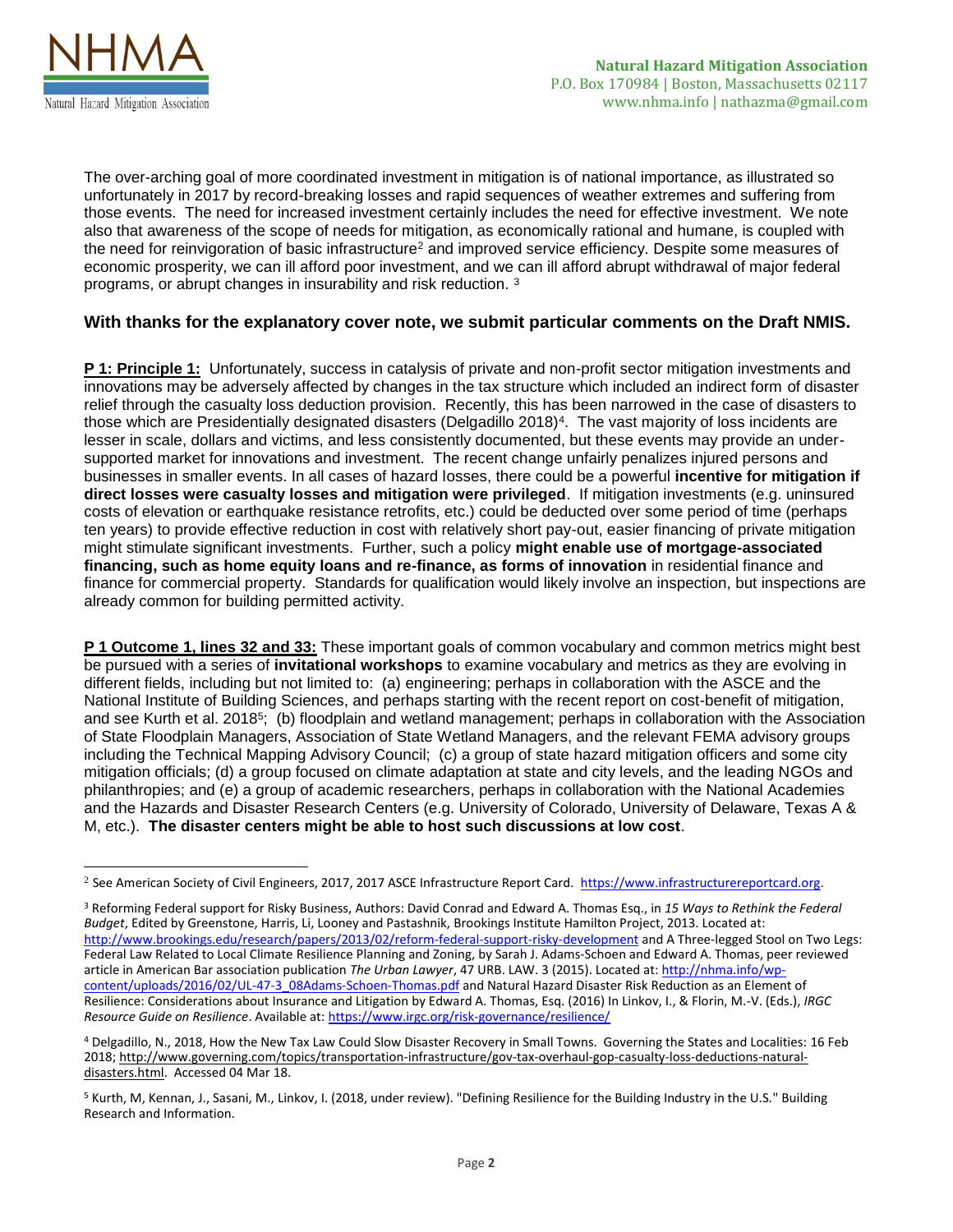

There would be great value in a common vocabulary, but it would have to accommodate a lot of distinct threads (e.g. the basis of resilience as a term has been haggled and discussed in almost every relevant document, but without much clarity added to the somewhat intuitive sense or the ecological sense. An initial question is whether some of these fundamental ideas are indeed similar or not (see Kurth et al., fn 5) and if there are consequential differences in the current usages. Thus, it would be valuable to have focused inquiry within communities of interest and emerging communities of practice. FEMA, in the past, has changed the vocabulary over time; e.g. Map Modernization to RiskMAP. If vocabulary is standardized, effectiveness would be assured with widespread commitment among industry leaders to adopt and use the vocabulary (or thesaurus in the case of cataloguing) and to resist change without consensus.

**P 1: Outcome 1: lines 34-37:** These two outcomes (complementary processes, modify federal processes) are somewhat similar to goals for cleaning up the project permitting requirements for many kinds of infrastructure, such as water management projects. The **essential problem has been different statutory specifications**, leading to different regulatory requirements and independent development of methodological specifications, and sequential requirements so that subjects and topics of inquiry are revisited and information is revised, reformatted and resubmitted, dragging out processes. This also obscures valuable information and makes it very difficult for the public and persons outside of a given specialization to get a clear view of the issues and gaps in knowledge or predictability. For professionals, the variations in format, specifications, and methodologies and reporting complicate and hinder achieving effective cumulation of knowledge and avoiding repetition.

Given the core requirement of some kind of planning and assessment to qualify for most forms of assistance, relief and recovery at all levels of government, one idealized answer to these two outcomes of complementary processes for application for funding and holistic approaches would be **to standardize the "check-list" of elements of assessment and planning, and the qualities required to satisfy the needs**. It would be possible to specify the required elements for any given formal regulation, with program specifications made conforming to statute and regulations adjusted for cross-program clarity and coherence. In the event of an application, a particular program might not, under the relevant statute, involve all of the elements. But the pre-event planning, seeking a holistic approach, would be at first laborious and afterward, much easier to update and adjust as conditions and goals change. The comprehensive planning approach, as with the "whole community" approach, would reflect the original ideas of much of planning: a broad and holistic approach which is cumulative, rather than constantly re-initiated.

In pursuit of this, **a pragmatic approach might be intensive effort with philanthropic assistance and a small number of states to develop the list of elements and the links between them**, and the desirable standards of data and analysis. Subsequent planning and revisions would be modified to conform to the elements and links, creating cumulation and regional coordination possibilities. For example, one element is likely to be adequate flood-plain mapping (e.g. as recommended by the Technical Mapping Advisory Council), with guidance on the best practices for such approaches as use of LIDAR, use of National Agricultural Imagery Program, use of updated hydrological information and tools such as the National Water Model. The appropriate role for State agencies would depend on the capacity available. Regional coordination would require use of the same methods and tools for easiest progress; this might be State scale or multi-state where linkages are particularly relevant (e.g. hydrologic connections).

This re-vamping of the planning process would enable implementation of improved standards for local government planning, partly by providing minimal standards for use of available information, and partly by provision of approved data sets and how to use them. By inclusion of the whole set of relevant elements (demographics of populations of interest, etc.; digital elevation models; hydrologic modeling; assessment of other hazards; assessment of relevant social conditions), there would be substantial increases in the holism of the basic plan. When applied to evaluation of new development, the holistic approach is central in the reduction of unintended consequences. When used for applications for funding, the quality control would have been done and the application would deploy materials already in hand.

This goal could also extend to the range of other federal funding programs for support of infrastructure, housing and urban development, and many others. Progress toward true comprehensive planning is not a prescriptive lock-down of future choices; performance standard planning is more likely to meet the needs while providing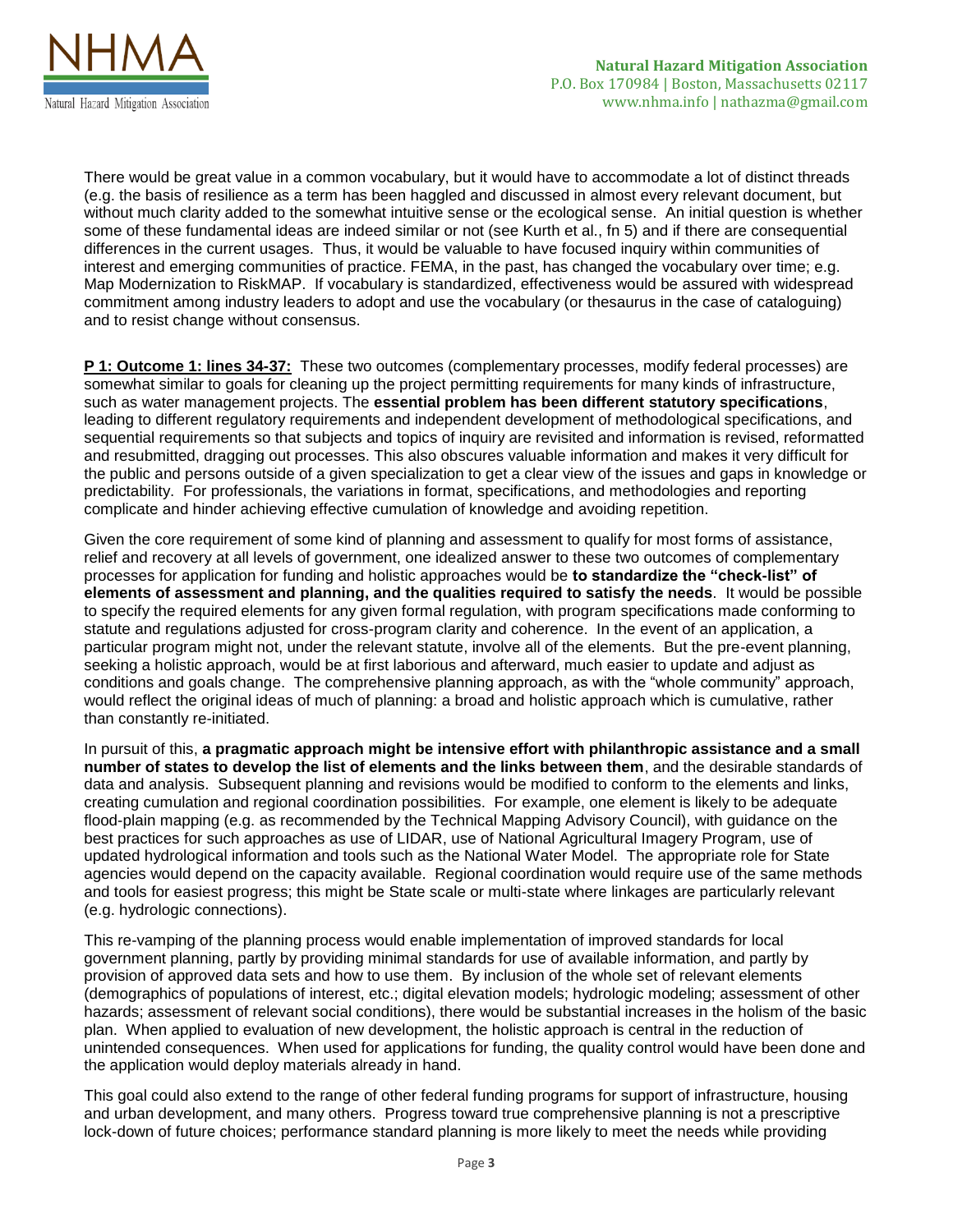

variety of decisions and outcomes. The critical elements, however, are similar, such as reduction of the speed and volume of stormwater run-off with potential to impact places downstream, and the reduction of up-stream conditions that increase risks.

Therefore, we recommend that the logic of the "whole community" approach be extended to the **"whole plan" approach**. Pilot projects with financial support might be expansions of ideas such as the Rockefeller 100 Resilient Cities approach. Perhaps ironically, the initial steps after the pilot project locations are identified might be the same as those in urban-scale whole community processes: persistent purposeful and adequatelysupported interactions to develop mutual understanding and the basis of successful collaboration and problem identification.

**P 1: Outcome 1:** improve coordination: The integrated assessment and planning process recommended above would serve these goals, as well. The first steps might be the pilot efforts described with scope directed to mitigation, and later, directed toward the wider set of planning efforts and grant and assistance programs. We suggest starting with the FEMA and HUD since many collaborative efforts have already taken place between the two agencies for match programs to successful *e.g*. FEMA and HUD agreeing to use one EHP clearance for Sandy PA match vs. each agency requiring a separate environmental clearance.

**PP 1-2: Outcome 1: lines 42-46 and 1-3:** financial products, innovation investments, non-traditional models for finance, increase insurance: It is desirable **to avoid the risks of exorbitant costs and lack of accountability and quality control that may arise in under-informed, inappropriate or predatory public-private "partnership" deals.** The underlying issue is **self-crippling tax limitations** at the state (and perhaps federal) and local levels, in which short-term political pressures result in insufficient maintenance, back-logs of needs, and inability to maintain funding commensurate with needs for steady expenditure on public facilities, and preventing accumulation of funds needed for lumpy costs. The failure to provide for known needs, as shown in the American Society of Civil Engineers' Infrastructure Report Card series (supra, footnote 2), carries over into failure to provide for growth needs, and failure to provide for increasing needs from changing hazard conditions.

We wish to note that **traditional funding models** have much to recommend them; the attacks on government spending are attacks for many rationales which are sometimes inappropriate. "Run it like a household!" seems a common sentiment, not clearly informed on the use of long-term debt in mortgages and purchase of expensive items such as automobiles and appliances. In government, the use of bonding and other debt may quite desirably **match the costs over time to the benefits over time, and thus match the beneficiaries and users to the funders**.

There is a fundamental issue which we urge be soberly considered in a series of regional discussions and a national report. If a person refused to save adequately for future needs, to what extent **should the taxpayers be responsible for rescue?** If a state refuses to save adequately for future needs, to what extent should the federal taxpayers be responsible for rescue? And, of course, there is another issue of the extent to which the federal and other funding is adequate to meet the needs which are arguably related to basic human rights. Accountability is an abstract *idea*; malnutrition of children is not so abstract. Exposure to foreseen hazards and preventable losses (*e.g.* from maldevelopment in dangerous flood areas) is not so abstract.

Preventable disaster losses are difficult to assign, but we can start with **existing allocations of responsibility**. The interstate highways, for example, have been regarded in the past as a federal investment in national security, and then in national commerce, and later partly the responsibility of States and local governments. The railroads received incredibly large subsidies for provision of transportation capacity; Justice Frankfurter's memorable phrase was that the area of land given for the transcontinental railroads is equal to that of the New England States plus New York plus Pennsylvania. We now face, with the dismissal of passenger and local freight service, and the dismal condition of more local rail and light rail/subway services in many places, a decision point about how to proceed. Evacuation as a disaster response has not apparently so far resulted in provision of supply and response capacity for jammed highways or special provision of transit, rail, and bus systems for evacuation on appropriate scales. Similarly, with decaying infrastructure of other sorts, we face decisions about the responsibility or irresponsibility for risk-related infrastructure such as the adequacy of critical facilities.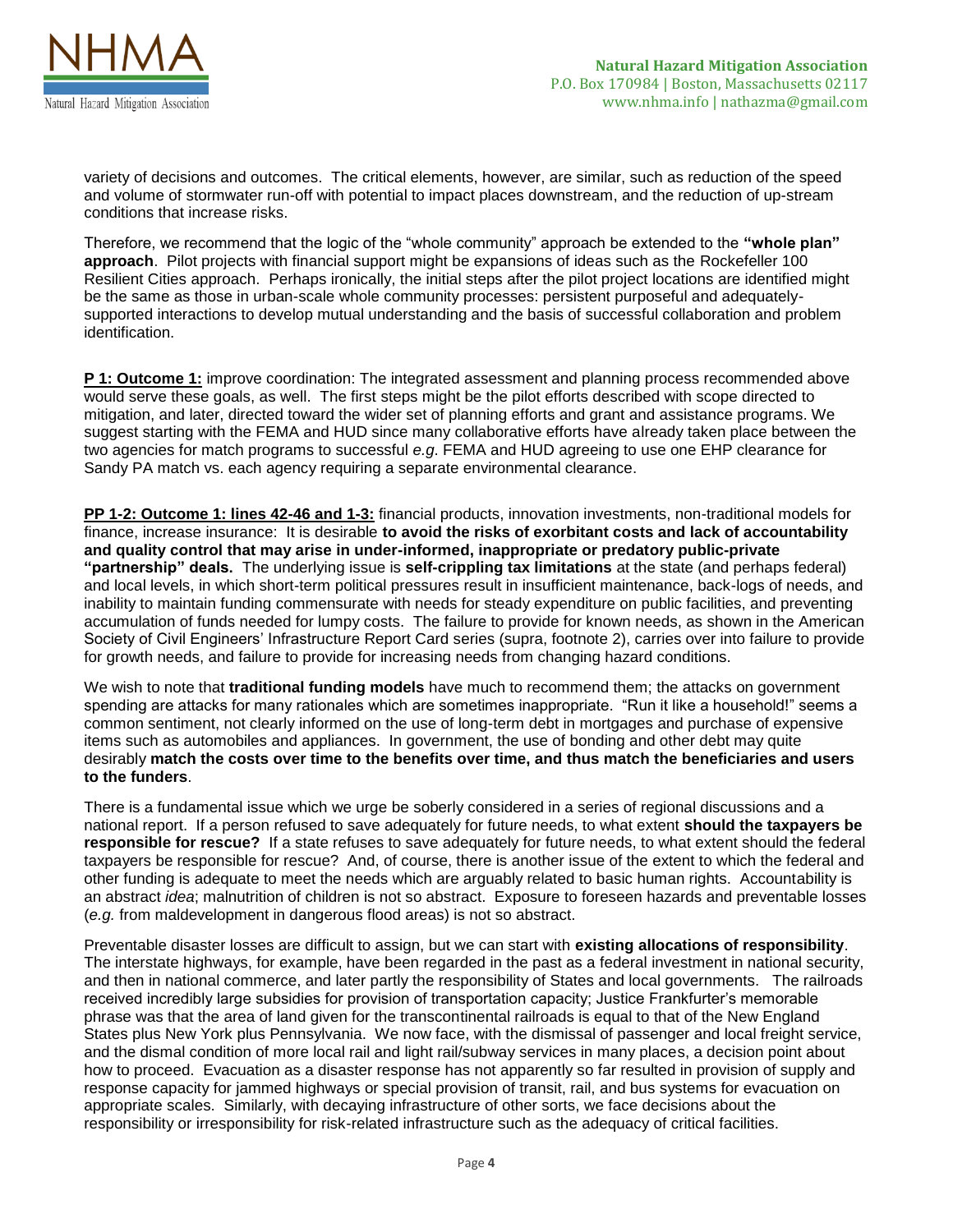

 $\overline{a}$ 

Rather than seeking minor incremental changes, the National Mitigation Investment Strategy rightly seeks to promote investment which furthers long-term needs. But, here, in the financial aspects, the question is how to address previous allocations of responsibility and whether to revise them**. We urge an additional set of inquiries in which the development industry in general and also a sample of several state budgets and sets of investments be modeled with several alternatives.** For example, in a Rust Belt state, what would financial burdens look like if there were (1) continuation of present policies (reactive event-based disaster relief, little investment in pro-active mitigation, building and design codes which are not responsive to current and future conditions, and little or no change in federal-state-local cost shares), versus (2) decreased federal share of costs, increased state shares, versus (3) decreased federal shares, decreased state shares, and either increased local shares or (4) decreased levels of service and performance at all scales. How about for a largely rural state? How about for a highly urban state in the West? The recent federal tax changes warrant a cold-eyed look at the decrease in service quality as well as social well-being resulting from withdrawal of federal capacity without replacement by states which decline to provide service and well-being finances.

Regarding insurance coverage, we urge that the re-insurance company thought-leaders and the domestic insurance providers supply best-available actuarial risk estimates and predictions for the major natural hazards and the likely combinations and cascades of hazards (e.g. wildfire, wild-land urban interface fire, and floods with water system consequences). The risk and fact-based decisions called for would be improved with better information about the extent of risks and likely consequences.

**P 2: Lines 13-18:** Information and tool sharing: This is desirable, both in improving usefulness of federal data, and ideally facilitating access to data with high quality control and standardized methodologies. Benefit-cost analysis, for example, for the life-time evaluations, might be improved with a set of discount rates that could reflect the historic distribution of rates, to enable comparisons across different financial scenarios.

We suggest adding to the second goal of finding and sharing leading practices and case studies on mitigation investments **an additional specified goal of improved accounting and analysis** of the range of evaluation practices relevant to multi-purpose investments such as green infrastructure, and an additional goal of periodic evaluations of decision support tools to enable wise choices for particular purposes, and further, support for tool development using easily-accessible data with good quality control. We also suggest improved accounting for the socioeconomic benefits; capacity to do this is rapidly improving. <sup>6</sup> Some federal agencies like HUD take into consideration other factors that FEMA does not allow. This ties back to the "whole plan" approach.

**P 2: Lines 20-27:** Risk communication and education with improved assessment: As in the previous comment, we recommend tool evaluation and characterization for community resilience as well as response decision support, as an **active periodic effort**. Improving mitigation education and outreach, and application of the science of risk communication must be explicitly enabled for federal and SLTT agencies which are presently constrained by laws, regulations, and policies which were intended to prevent agencies from pursuing support for pet projects or otherwise intruding on legislative interests and functions. The appropriate balance would be public comment periods and notation of how to access critical views. Private and non-profit entities have no such constraints, but the **public sector should be enabled to note critical views on risk communications which are not clearly accurate**; an example would be deliberately falsified communications on the health risks of smoking, and on the science of climate.

Ultimately, because of the appearance of counter-factual positions, such as the denial of evolution in schools, there are profound issues related to what is demonstrable and what is something else. The imposition of impossible standards to disqualify understandings of our changing and complicated world, and the development of scientific understanding, is a problem particularly related to changing natural hazards. We support referral to

 $6$  A leading non-governmental organization dedicated to improved and defensible valuation is Earth Economics [\(www.eartheconomics.org\)](http://www.eartheconomics.org/); there is also a substantial literature in economics and resource economics, too large to describe adequately here. The dominant landmark in the past was the Millennium Ecosystem Assessment (2205 and other dates); [http://www.millenniumassessment.org/en/index.html.](http://www.millenniumassessment.org/en/index.html) In the following 12 years, hundreds of publications have addressed advancements in methods and data.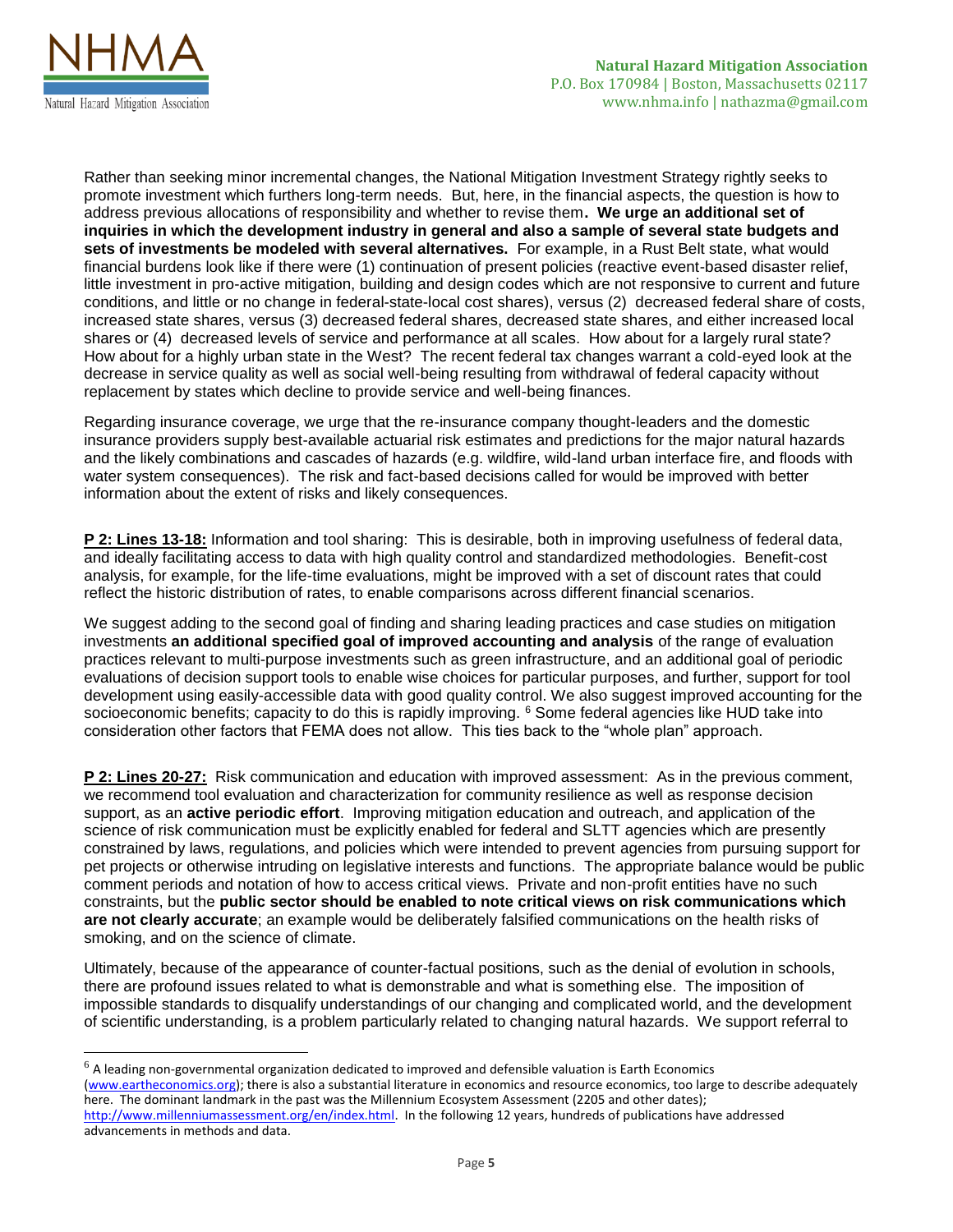

the National Academies of the **development of multi-level statements aimed for different levels of education, to enable capacity to understand risk communications**. For example, there are still many persons who insist that the changes in weather-related hazards are just outliers on a cyclical process, rather than changes related to increased variability and increasingly energetic processes. The point that one is entitled to one's opinion, but not one's own facts, is relevant. The utility of risk communications is strongly related to the **necessity for a common platform** of understanding, which in turn is part of the fundamental linkage of adequate public education and functional democracy; indeed, the attacks on public education reflect many concerns, including inadequate funding, excessive demands on the educational systems to substitute for other roles in socialization, and the facilitation of disinformation campaigns. Chemistry, physics and arithmetic are not political. But marketing success is not apparently related to correct information, so in the short term, we might benefit from lessons learned in sales.

We must embrace as a profession that communication methods used 10 years ago are no longer valid to reach the masses. Social media should be at the for front of this topic and relevant companies engaged.

**P 2: Lines 29-37:** Outcomes in the built environment: We appreciate this set of outcomes, and urge that there be added **an additional point**. The statement by Dr. Arthur Chris Nelson that half of the built environment that will exist in the US in just a few decades does not now exist is a strong reminder that better considered and up-todate building codes (and we add, design and planning standards) are critical for risk reduction.

But we must also address the half that already exists, much of which could be substantially improved in safety, energy efficiency, and other aspects of resilience. Therefore, we suggest that there also be passage and enforcement of **standards for renovation and any post-disaster supported restoration.** This is certainly a financial burden, but the benefits seem very likely to outweigh the costs for several generations, given the length of service of much of the housing stock. Therefore, the reduction of financial risks and costs is of benefit to the public as well as the owners and tenants of the housing stock in need of improvement. We urge at least a careful **modeling effort to examine the net outcomes of an extension of the idea of tax deductions for catastrophic losses to include mitigation costs**, perhaps spread over several years, of improved rebuilding or restoration to safer standards. A house that is raised should not have inadequate wiring or plumbing, or failure of adequate measures for other hazards (e.g., a tornado safe room may be appropriate).

We applaud the principle of **nature-based solutions**, and urge increased efforts to develop full and defensible accounting for the wide range of benefits.

We applaud the principle of **building back better**, and urge that the Stafford Act limitations on improvement be repealed. That would substantially further the long-term reduction of risks and costs, and support the outcome of encouraging local and regional investment to enhance security and resilience.

**PP 2-3: lines 39-46 and 1-7:** Anticipated benefits: We suggest addition of a phrase explicitly noting that benefits include **reduction of opportunity costs**, which are those costs of foregone opportunities which are not feasible because of need to spend to "get back" or restore, rather than to advance. This may be particularly useful for public outreach and education.

**P 8: Principle 2:** Improve collaboration, use local expertise: This principle might be strengthened with some acknowledgement of **the problem of failure to mitigate** by SLTTs, or failure to acknowledge risks, for reasons of political preference of some, or reasons of self-crippling revenue policies. Among the issues that raises are environmental justice, social equity, and ideas of human rights to be free of foreseeable and preventable dangers, all of which warrant a more intensive discussion.

**P 8: Principle 3:** Risk-informed, lifetime costs and risks: Because the **choice of discount** rate to be applied is a well-recognized problem, it is wise to perform such analyses with a range of discount rates, to accommodate the likelihood of highly variable and changing economic conditions during the long life of many investments; they may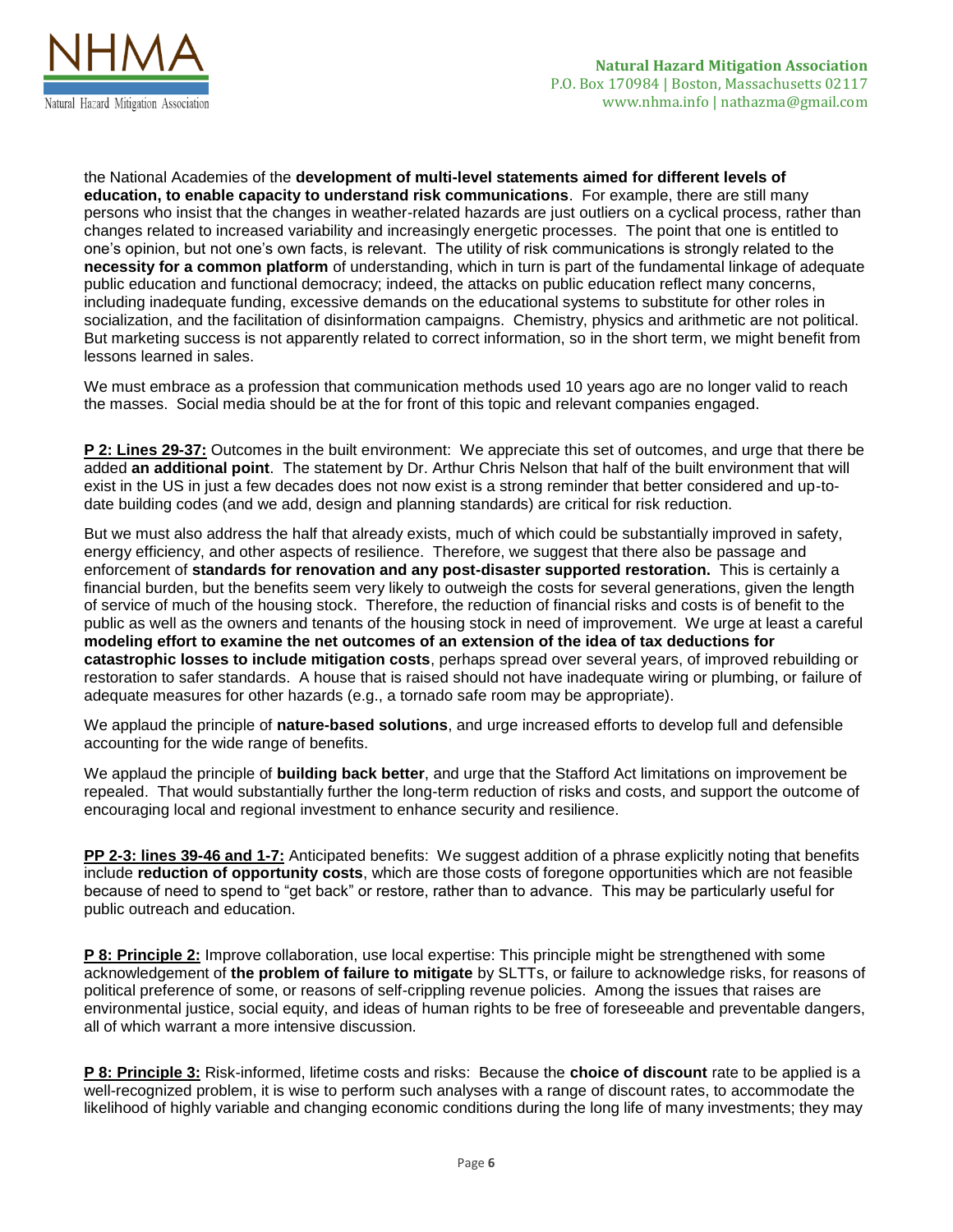

 $\overline{a}$ 

actually be effectively timeless where there is investment in permanently conserved open space as in green infrastructure.

**P 12: Re: point stated elsewhere as well as P. 12 line 19:** The Stafford Act should be revised to explicitly **encourage "building back better".** That alone would break some log-jams in recovery and might dramatically increase mitigation in post-disaster recovery and allow planning in pre-disaster for improvements in mitigation and resilience. This is very likely to reduce total costs, and judging by the National Institute of Building Sciences recent interim report, would be highly cost-effective and often within short time spans.

**P 13: Comment: Re: Outcome 1:** as commented above, we recommend an explicit effort to develop common vocabulary and metrics, and exploration of a process to provide a framework for comprehensive planning, within which different actors may develop complementary planning and processes, to achieve the holism needed and integration of mitigation into continuous processes.

**P 13: Lines 34-36:** Remarks on improved healthcare outcomes: There is also need for improved planning, capacity and implementation regarding long-term public health studies of disaster impacts and thus costs imposed and often shifted (e.g. on non-disaster specific public well-being and health care programs; (see Deryugina, 2016)  $^7$ .

**As natural hazards increasingly interact with created and technological** hazards (e.g. the petrochemical industry in the Hurricane Harvey area) and biological hazards (e.g. repeated flooding of concentrated animal production operations in North Carolina), long-term impacts increasingly require observation and competent response.

**P. 15: Lines 2-11: Coordination:** As noted above in general comments, we recommend explicit efforts to **consider common metrics and means of comparative evaluation**. This is complicated by the inherent problems, and also by the different weightings from different interests (e.g. interests in net dollar values may differ sharply from interests in environmental justice/equity in exposures). Explicit examples of such weighting differences should be taken from the published literature and elaborated for policy discussions. It may be desirable to establish models for different kinds of comparisons which are inherently non-commensurable (e.g. value of health versus employment).

**P. 15: Re: Recommendation 1.3: complementary timelines, streamlined applications:** Please see general comments above; we recommend **a comprehensive approach enabling assembly of a holistic view** where the information is available, gap identification, and selection of elements relevant to a particular application. The idea of a "wizard" and portal for assistance seems well worth pursuing in coordination with a pilot project to undertake comprehensive planning/application processes; it may be most useful to develop these together. We support the NIST project noted, (fn. 23, Draft NMIS, p 17), and the pilot testing.

**P. 19: Outcome 2: Private and non-profit sector increase investments:** We note in regard to the role of philanthropic organizations and NGOs in mitigation projects that although there is no clearinghouse or organized and accessible information on who is doing and funding what, we suspect there is very little interest in directly investing in specific projects (such as aiding in cost-share requirements for mitigation projects). It is our experience that the big philanthropic organizations are more inclined to invest in projects which are intended to provide transferable lessons and experience. It may be important for encouraging private investment in mitigation innovations to design and seek projects which will provide transferable lessons and examples. For instance, one might undertake a high-quality study of the costs and benefits, including the full range of co-benefits, of a green infrastructure/nature-based solution project which could serve as a template and example for others considering

 $^7$  Deryugina, T., 2016, The Fiscal Cost of Hurricanes: Disaster Aid Versus Social Insurance." Working Paper 22272. Cambridge, MA. National Bureau of Economic Research. [http://www.nber/org/papers/w22272.](http://www.nber/org/papers/w22272)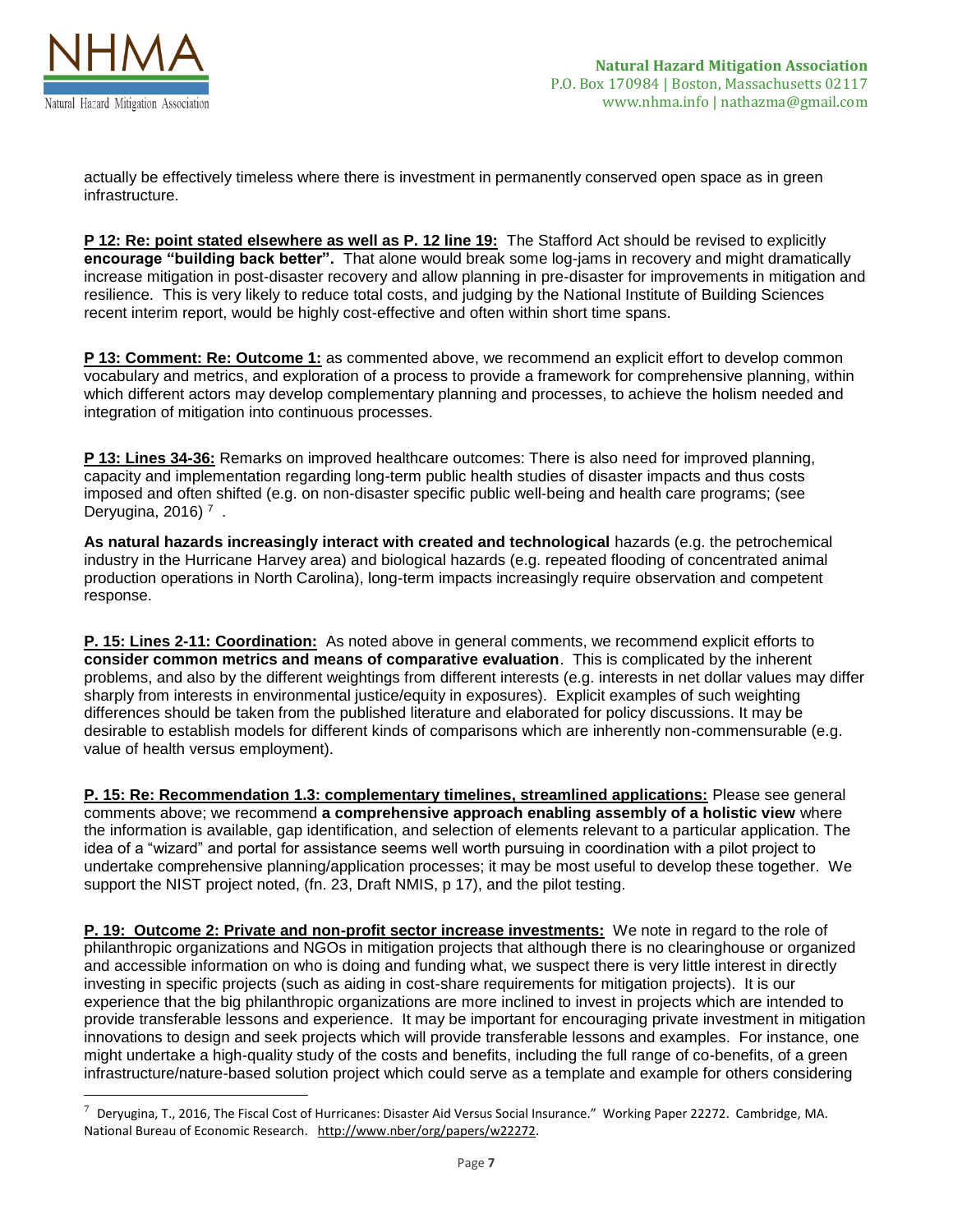

 $\overline{\phantom{a}}$ 

methods for evaluation, perhaps including a decision tree and examples of different discount rates, and ways to include financing costs of different tools such as general obligation bonds, special district methods, etc.

While we greatly appreciate the intent of seeking private investment, we recommend that FEMA be explicit about seeking at least two kinds of private investments: those which are intended to support transferable lessons and experience, and those which might be explicitly local. The latter kind of project would include work with local land trusts, for example, as private investments in open space which might be designed to work as nature-based solutions for floodways/greenways, and stormwater detention and management (and storage) downflow from highly-urbanized areas. Improved coordination goals, as supported in the NMIS, could be furthered by developing more coordination with local and regional groups in land conservation, watershed improvement, and similar goals.

That also leads to efforts such as facilitation of coordination with Soil and Water Conservation Districts, and improved outreach and coordination with USDA conservation programs. Programs such as the Environmental Quality Incentives Program, administered by the Natural Resources Conservation Service, could be important support for mitigation programs.<sup>8</sup>

We note, also, that "whole plan" ideas for "whole community" thinking might be a valuable investment in facilitation of cross-agency and cross-sectoral work, and that a set of experiments including tax incentives, rewards and name recognition of model corporate and state or local investments designed to achieve Disaster Risk Reduction will provide valuable and transferable lessons in how to undertake such activities, and in identification of barriers and changes desirable to make such efforts easier and better.

We also suggest that private-sector responses to tax-modifying incentives would be a valuable subject for research, and that this would be particularly timely as a complement to the increased attention focused on different kinds public-private partnerships and privatization.

We note that the Draft NMIS proposes no further research, and we suggest that pursuit of decisive action is not incompatible with advances in understanding. Further, philanthropic investments and NGO research have frequently demonstrated that privately-funded work can be as productive and stimulating as government-funded work.

**PP 25-26: Recommendation 3.1, coordinate for more targeted training:** We suggest **qualification of the term "community"** to recognize that there are often quite sharp differences in perception of community in the intended sense of persons with a shared perception of interests and exposures and vulnerability; racial, economic and other differences have important impacts on perceived commonality and all too often on relationships to assistance, preparation, and responses to needs.

**PP 38-39: Recommendation 6.1:** Incentivize better building codes: While up-to-date building codes are certainly desirable, and would be important progress from obsolete codes and/or absence of adequate enforcement, there is **greater benefit possible from codes which incorporate better goals**. In particular, advanced codes are highly desirable especially for critical facilities and life-line infrastructure in areas of present and future high risk (*e.g.* current floodplains and areas which will be more exposed with upstream development, changes in precipitation, wildfire, etc.).

In particular, given the age and purpose of the FIRM maps for the majority of areas mapped, it is **essential that the FIRM mapping be modernized, as recommended by the Technical Mapping Advisory Council, and to achieve two goals.** First, the intention and purpose of Base Flood Elevation mapping should be to identify risk areas with much higher confidence, such as 95% rather than 50% and much stronger safety factors. The problems of misunderstanding of the FIRM maps were horribly illustrated in Hurricane Harvey, for example, where an infamous photo showed wheel-chair-bound elderly clients of a nursing home who were up to their chests in flood waters were across the street from a FIRM area boundary. The best approach at present, **given the gaps** 

<sup>&</sup>lt;sup>8</sup> Se[e https://www.nrcs.usda.gov/wps/portal/nrcs/main/national/programs/financial/eqip/](https://www.nrcs.usda.gov/wps/portal/nrcs/main/national/programs/financial/eqip/)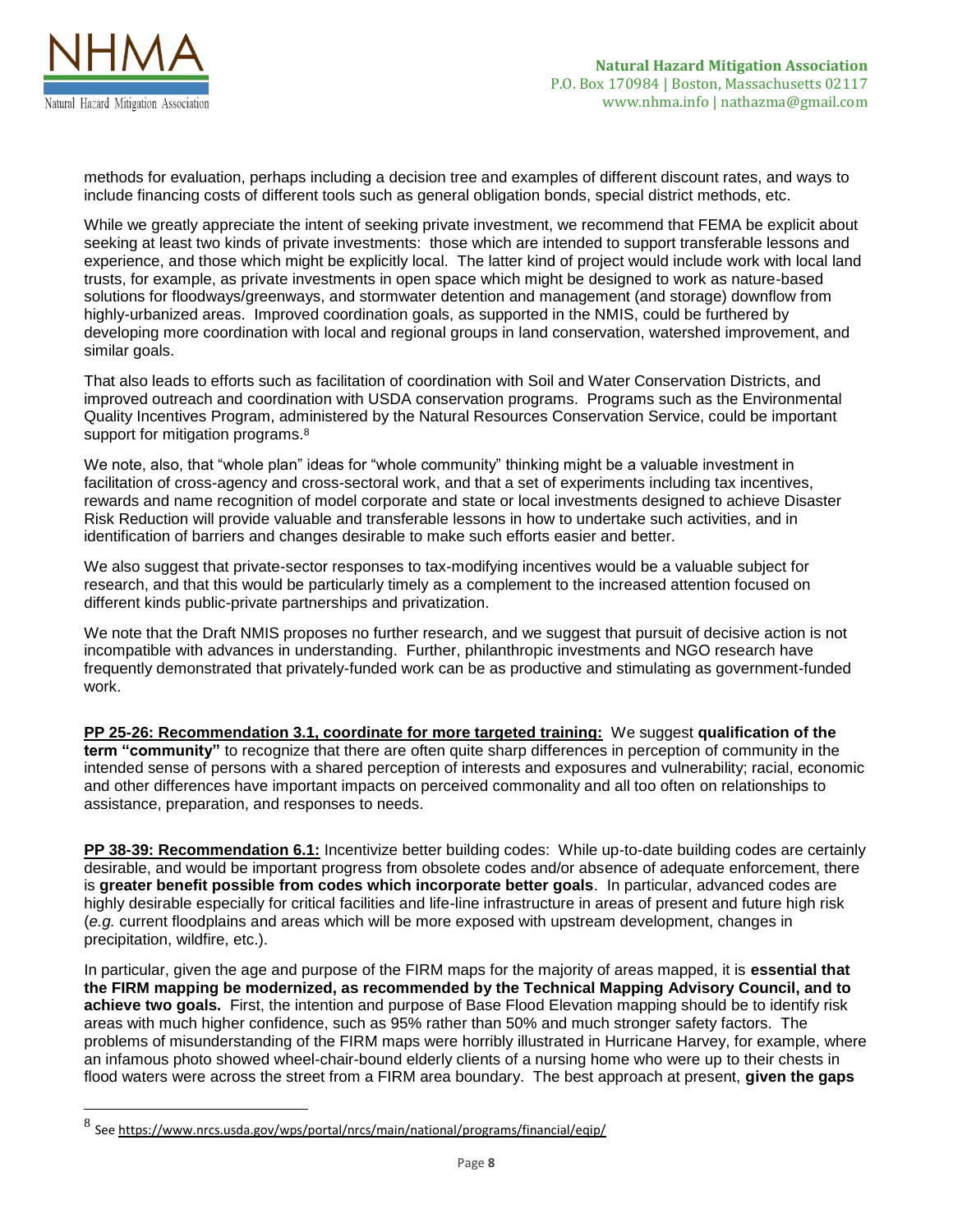

 $\overline{a}$ 

**and problems with old maps made for reasons we would now change, and with old information, is to strongly encourage 4 or more feet of freeboard and to incentivize this with a change in the Community Rating System**. Given the uncertainties of future conditions, and the small marginal cost increments for additional safety, it would be wise to incur small additional costs to avoid potential disaster in the event of surprises. The "Mitigation Saves 2.0" report (Multi-hazard Mitigation Council, supra, fn. 1) has provided information on "beyond code" valuation.

The NFIP minimum standards are now about 50 years old; updating is overdue. There are new standards available in the widely-used International Building Code and International Residential Codes /ASCE-24 standards set. 9

The NHMA congratulates the FEMA FIMA Building Science Branch of the Risk Reduction Division, for their ongoing success in guiding a gradual evolution of model building codes in the direction of requiring considerations of Disaster Risk Reduction in addition to life safety considerations, specifically we suggest:

> "Building codes, if they are followed (the International Code Committee estimates that only 65% of buildings built in the United States follow the national building codes), are merely intended to prevent collapse in the largest events. Protection of property and business continuity are not typically considered. **Giving owners, tenants, lenders, insurers, government jurisdictions and other building stakeholders reliable information on the performance of their buildings, rating systems for buildings allows these groups to make actionable and informed decisions** about purchasing, leasing, refinancing and insuring buildings, and to support development of long-term strategic risk and resilience management solutions." (Reis et al. 2016; emphasis added.)<sup>10</sup>

At the 2016 Building Innovation Conference and Expo, sponsored by the National Institute of Building Sciences, Dr. Keith Porter suggested that if the goal of building codes were to be resilience, costs would increase about 1%; the savings in areas prone to earthquakes would be many multiples of the extra costs. In following the earthquake example in the above paragraph, earthquake codes could be modified as Dr. Porter suggests from current standards to a more holistic one: "Ordinary buildings in earthquakes will: 'Avoid serious injury and life loss due to structural collapse, substantial damage to nonstructural components and systems, and release of hazardous materials, and be **largely habitable or functional.**"' [Emphasis added.] The codes should be modified for other foreseeable natural hazards as well to incorporate resilient standards into our development practices and avoid the costly scenario of losses and future retrofits. The flood case would specify freeboard recommendations as well as improved mapping to meet current capacity and needs. In the case of floods, the NFIP Community Rating System offers a very good opportunity for incentives for higher standards.

More detailed argument and information is available in Multihazard Mitigation Council (2017) Natural Hazard Mitigation Saves 2017 Interim Report (supra, fn. 1). See especially 2.2.1, 2.7, 3.3.2, 3.9, 5.3, and Appendix J and Appendix M. The benefit-cost ratio for federally-funded mitigation for riverine flood is 7:1; for exceeding code requirements, it was found to be 5:1 (p. 1); there are also high ratios for other mitigation of other hazards.

rebuilding to higher standards and building codes, and see BuildStrong Coalition[, https://forum.buildstrongamerica.com/.](https://forum.buildstrongamerica.com/)

<sup>9</sup> Flood Resistant Design and Construction [\(https://ascelibrary.org/doi/book/10.1061/asce24;](https://ascelibrary.org/doi/book/10.1061/asce24) see also [https://www.fema.gov/media](https://www.fema.gov/media-library-data/20130726-1643-20490-4974/asce24_highlights_dec2010.pdf)[library-data/20130726-1643-20490-4974/asce24\\_highlights\\_dec2010.pdf](https://www.fema.gov/media-library-data/20130726-1643-20490-4974/asce24_highlights_dec2010.pdf) for introduction, and FEMA, 2014, "2015 Flood Codes, Standards, and Building Science Tools", [https://www.fema.gov/media-library-data/20130726-1643-20490-](https://www.fema.gov/media-library-data/20130726-1643-20490-4974/asce24_highlights_dec2010.pdf)

<sup>4974/</sup>asce24 highlights dec2010.pdf.); See also H.R. 4460 "Disaster Recovery Reform Act"(Reps. Barletta and Johnson, 28 Nov 17), calling for clear authority to "build back better" has been endorsed by the American Society of Civil Engineers, <https://www.infrastructurereportcard.org/legislation-advocates-for-resilient-re-building/>would amend the Stafford Act to enable

<sup>&</sup>lt;sup>10</sup> Reis, E., S. Hanson and T. Neary, 2016, Building Resilience: Using Rating Systems to Mitigate Disaster Risk. Risk Management Magazine, 01 Sep 2016; *[http://www.rmmagazine.com/2016/09/01/building-resilience-using-rating-systems](http://www.rmmagazine.com/2016/09/01/building-resilience-using-rating-systems-to-mitigate-disaster-risk/)[to-mitigate-disaster-risk/](http://www.rmmagazine.com/2016/09/01/building-resilience-using-rating-systems-to-mitigate-disaster-risk/) .*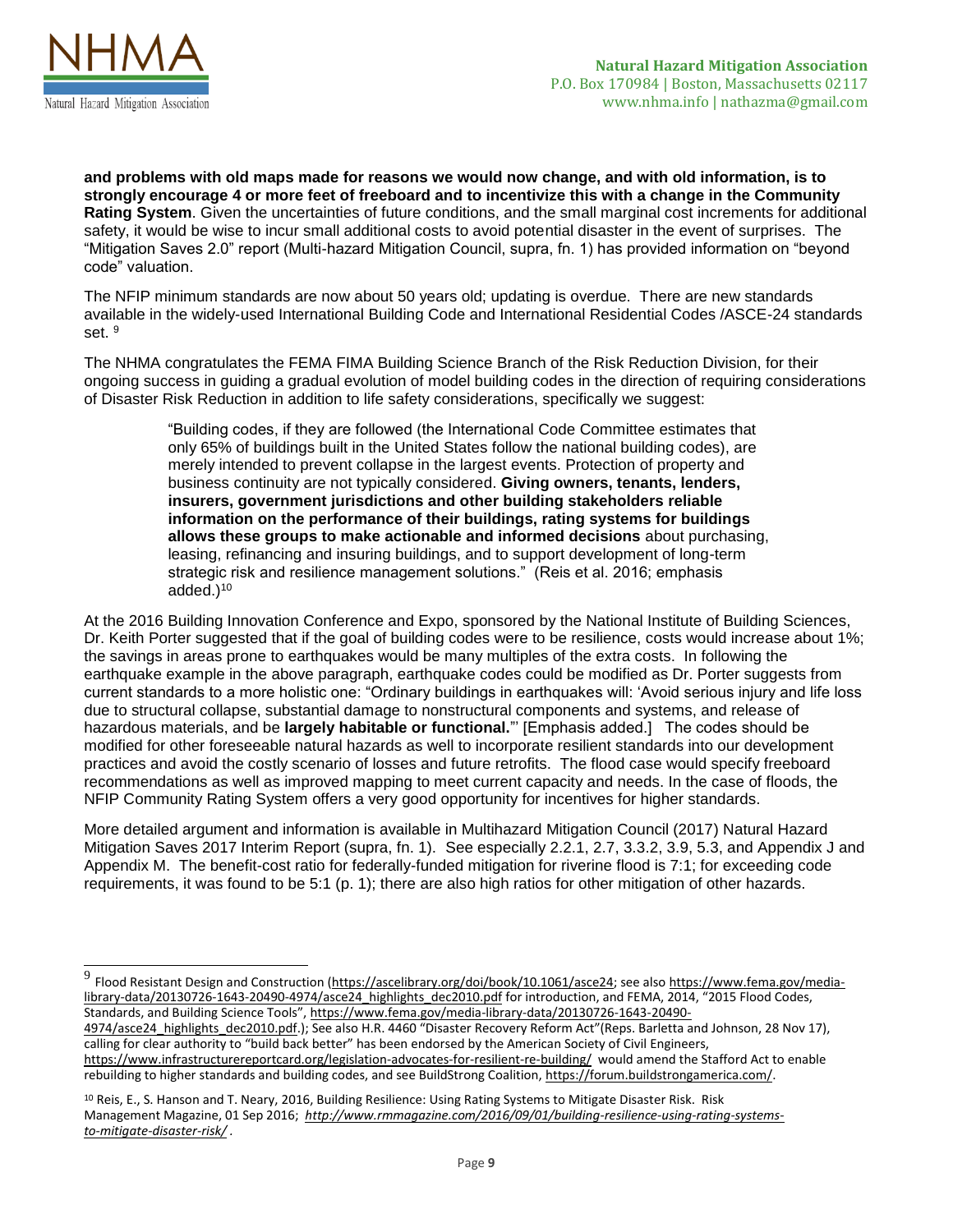

l

An additional treatment of the value of higher standards is provided in FEMA, 2014, FEMA Presentation: 2015 Flood Codes, Standards, and Building Science Tools and other sources. <sup>11</sup>

Further, conservative safety measures are important for prevention of costs being imposed on others, including taxpayers, due to risky development. SLTTs have unquestioned authority to prevent development which imposes risks and costs on others, with a clear showing that requirements are based on public safety and the prevention of harm to others (*See*, Koontz case: "Insisting that landowners **internalize the negative externalities of their conduct** is a hallmark of responsible land-use policy, and we have long sustained such regulations against constitutional attack." (*Koontz v. St. Johns River Water Management District*, 570 U.S. 2588 (2013).

We note that despite the repeal of mandatory application of the **Federal Floodplain Risk Management Standard, it was and is good policy, though it could be stronger**. Putting taxpayer-funded facilities at risk, and critical facilities of any origin at risk, is fiscally wasteful and may threaten lifelines and critical recovery needs.

Finally, we support application of the best available science of extreme weather events and changing hydrology in development of improved mapping of risk, improved FIRMs, and safer location of all development, particularly including critical facilities.

**PP 39-40; lines 5-42 and 1-10:** Nature-based solutions: This recommendation should also include a thorough **literature and grant review of "green infrastructure" or nature-based** solutions, and call for a periodic conference on the situation and progress in accounting for costs and benefits of nature-based solutions. There is still lack of understanding of the many benefits provided, in terms of social and well-being issues for urban people, and ecosystem services of many kinds (*See, e.g*., [www.eartheconomics.org](http://www.eartheconomics.org/) for efforts in accounting and reports). Following an appropriate conference, possibly co-sponsored with EPA and the Association of Environmental and Resource Economists [\(www.aere.org\)](http://www.aere.org/), it may be possible to publish a guide to evaluation to enable smaller governments to know what kinds of observations and data are needed, and for agency, consulting and academic economists to apply a template with standards for data to establish minimum evaluations and appropriate statements of omissions and qualifications.<sup>12</sup>

**PP 41-42: Comment on Recommendation 6.4:** This discussion should recognize the need for **contingency plans for failure of lifelines, and regional assessments** of possibilities for both wide-spread failure and responses. Several areas including the Cascadia, New Madrid, and much of California, for example, may experience truly catastrophic earthquake events. Some coastal areas are now known to be subject to repeated severe hurricane and storm surge events. Extensive ice storms have affected large areas; the potential for more events of that type and perhaps repeated events may now be increasing. <sup>13</sup>

One clear implication is that capacity for local self-help may be more important than it has been, even with the well-known problem of the first 48-72 hours when help may be on the way. As the potential scale of failure across larger areas increases, the time until assistance arrives may be increased. The need for local access to

<sup>&</sup>lt;sup>11</sup> Additional information on the value of "beyond code" building standards is available at: An additional treatment of the value of higher standards is provided in FEMA, 2014, FEMA Presentation: 2015 Flood Codes, Standards, and Building Science Tools (2014 ICC Annual Conference)[; https://www.iccsafe.org/Education/Courses/Documents/2014ABMPrograms/2015\\_FEMA\\_Flood\\_Codes.pdf](https://www.iccsafe.org/Education/Courses/Documents/2014ABMPrograms/2015_FEMA_Flood_Codes.pdf) . See also Testimony of FEMA Region II Deputy Regional Administrator Michael Byrne, 11 July 2016,

[https://www.dhs.gov/news/2016/07/11/written-testimony-fema-house-homeland-security-subcommittee-emergency-preparedness,](https://www.dhs.gov/news/2016/07/11/written-testimony-fema-house-homeland-security-subcommittee-emergency-preparedness) on Public Assistance Alternative Procedures.

<sup>&</sup>lt;sup>12</sup> Consider the differences and similarities in sources such as those cited in fn. 16-19 on P. 40 of the Draft NMIS, and see the extensive collection of resources provided by the NOAA Digital Coast project: <https://coast.noaa.gov/digitalcoast/stories/> and [f[n https://coast.noaa.gov/digitalcoast/data/;](https://coast.noaa.gov/digitalcoast/data/) and other elements of

Digital Coast. And see EPA, *Benefits of Green Infrastructure* (last updated Mar. 22, 2017), *available at*  https://www.epa.gov/greeninfrastructure/benefits-green-infrastructure.

<sup>&</sup>lt;sup>13</sup> US Global Change Research Program, 2017, Climate Science Special Report, Vol. 1 of 4<sup>th</sup> National Climate Assessment; and forthcoming Vol. 2 – [https://www.globalchange.gov](https://www.globalchange.gov/) .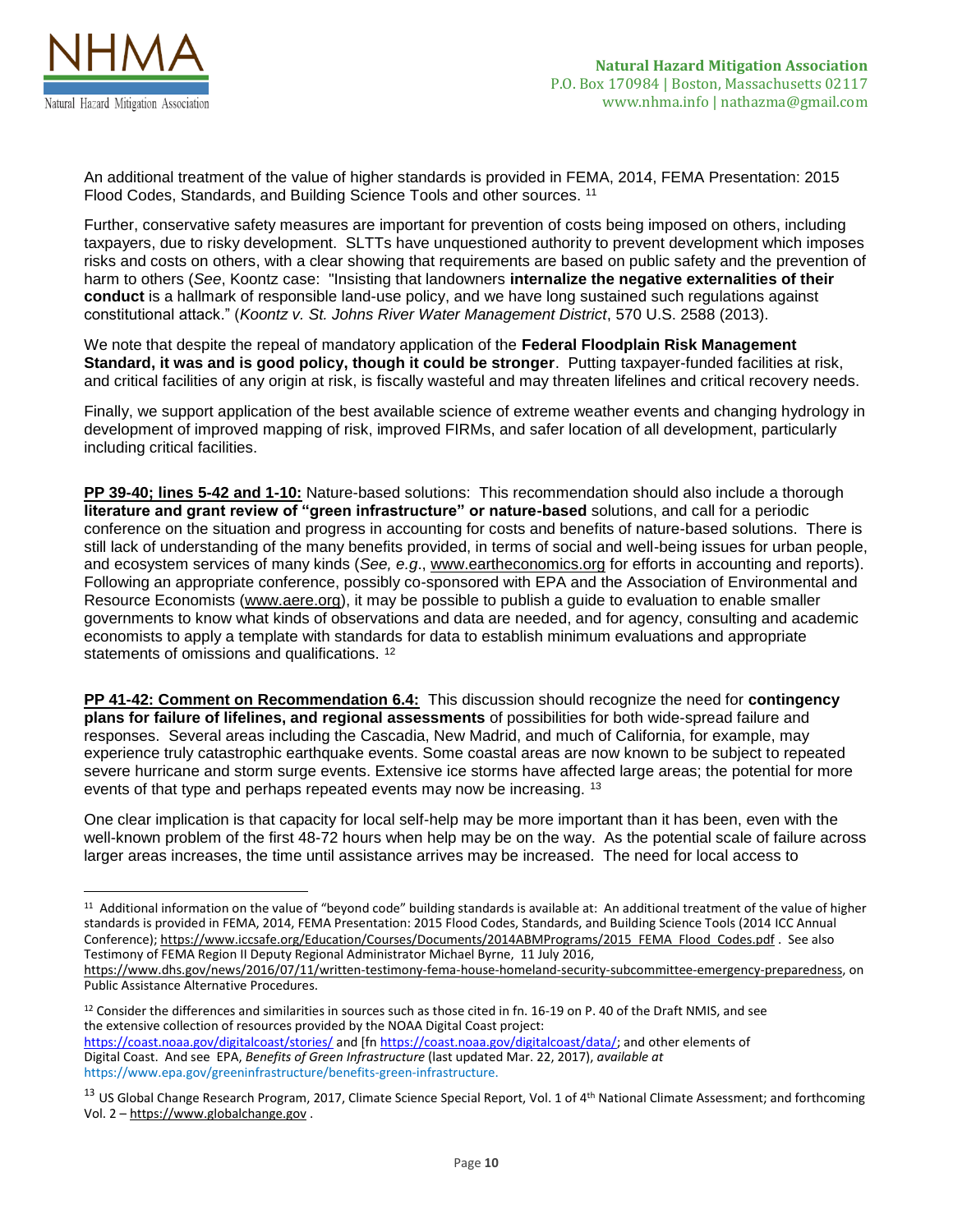

emergency supplies may also involve greater local contact and capacity for management, possibly serving the social cohesion goals noted elsewhere. Effective planning for investment may include improved efforts to provide distribution of emergency life-line substitutes, such as storage or safety improvements for existing pharmaceutical and medical supplies or needed additional distributed resources.

**P 47: Investment Strategy Criteria:** Mandatory criterion 3 could be more useful with examples of co-benefits and policy goals which would help to satisfy the criterion. In particular, improved safety even in non-disaster daily conditions, for populations of all types might be a valid policy goal, and perhaps especially appealing where the action improves safety for vulnerable populations. This might be actions such as redistribution of emergency response capacity where jurisdictions are fragmented (*e.g.* by highways or rail lines), rural and remote, or otherwise underserved. For improved mitigation of hazards, investments in local sheltering facilities, multipurposing other facilities, and similar investments may be valuable in emergencies at many scales.

Mandatory criterion 5 might be stronger with addition of a note that where goals and preferences do not meet this criterion, they may still be pursued by outreach and partnerships with private sector and non-profit groups. The document as a whole will be stronger with examples that would include non-governmental actions which are desirable but beyond authority or capacity of governmental agencies. One example that may emerge as the homeless persons problem expands with reductions of social safety nets is increased sheltering that could also serve the general population in disasters. Another example is the emergence of local small-scale "food hubs" for processing and marketing local food; this is highly desirable for many reasons, but such facilities could also be designed and managed to be available for food service in disasters. Similarly, emergency uses of public libraries and schools are increasingly recommended. Addition of capacities to these facilities might be made credit-worthy for the Community Rating System. These examples also imply that government investment should be considered when it can be incremental to other projects, thus leveraging investments.

Finally, the document should note that part of seeking innovations should also be identification of desirable changes in legislation and authority. The glaring example is capacity to rebuild to higher standards with public and private assistance without excessive paperwork; another change would be allowing and using preauthorization planning for replacement of dilapidated property (particularly rental and low-income properties) with current-code compliant housing. Local authorities and property owners could be encouraged to undertake planning for improvement and means to avoid displacement of low-income tenants. Given trends in housing for low and middle income people now, such planning should be encouraged and capable of quick implementation in the event of a significant loss or flood insurance pay-out, or disaster relief. Local betterment may be an important incentive for mitigation investments. What changes would be needed for such purposes is a worthwhile inquiry.

**P 48: Prioritization Criterion 2:** This criterion is misguided; additional research needed should not preclude desirable action in the short term, but there are numerous issues, such as valuation of nature-based solutions, and state-of-the-art assessment of risk communication and educational outreach, where work is needed, including research in the sense of assessment and synthesis, as called for above. The document itself notes the emergence of behavioral economics for use in risk communication; this needs assessment, synthesis, and probably traditional field testing of implications. As written, this criterion's intent is not clear and would be an obstacle to progress in many areas.

**P 48: Prioritization Criterion 7:** Science-based estimates and scenarios regarding extreme weather events are rapidly changing (Climate Science Special Report, US National Climate Assessment, Vol 1. 2017, U.S. Global Change Research Program; supra, fn. 10). This criterion is an ill match with the refusal of additional research. Further, periodic updates of estimates and scenarios are necessary, as knowledge and forecasting capacity are increased.

**P 48: Prioritization Criterion 9, vulnerable populations:** This is highly desirable, and would be stronger if it explicitly noted the desirability of more distributed and disaster-resistant capacity for health care and knowledge of local needs. There are enormous consequences for disaster resilience, and recovery, from the erosion of medical